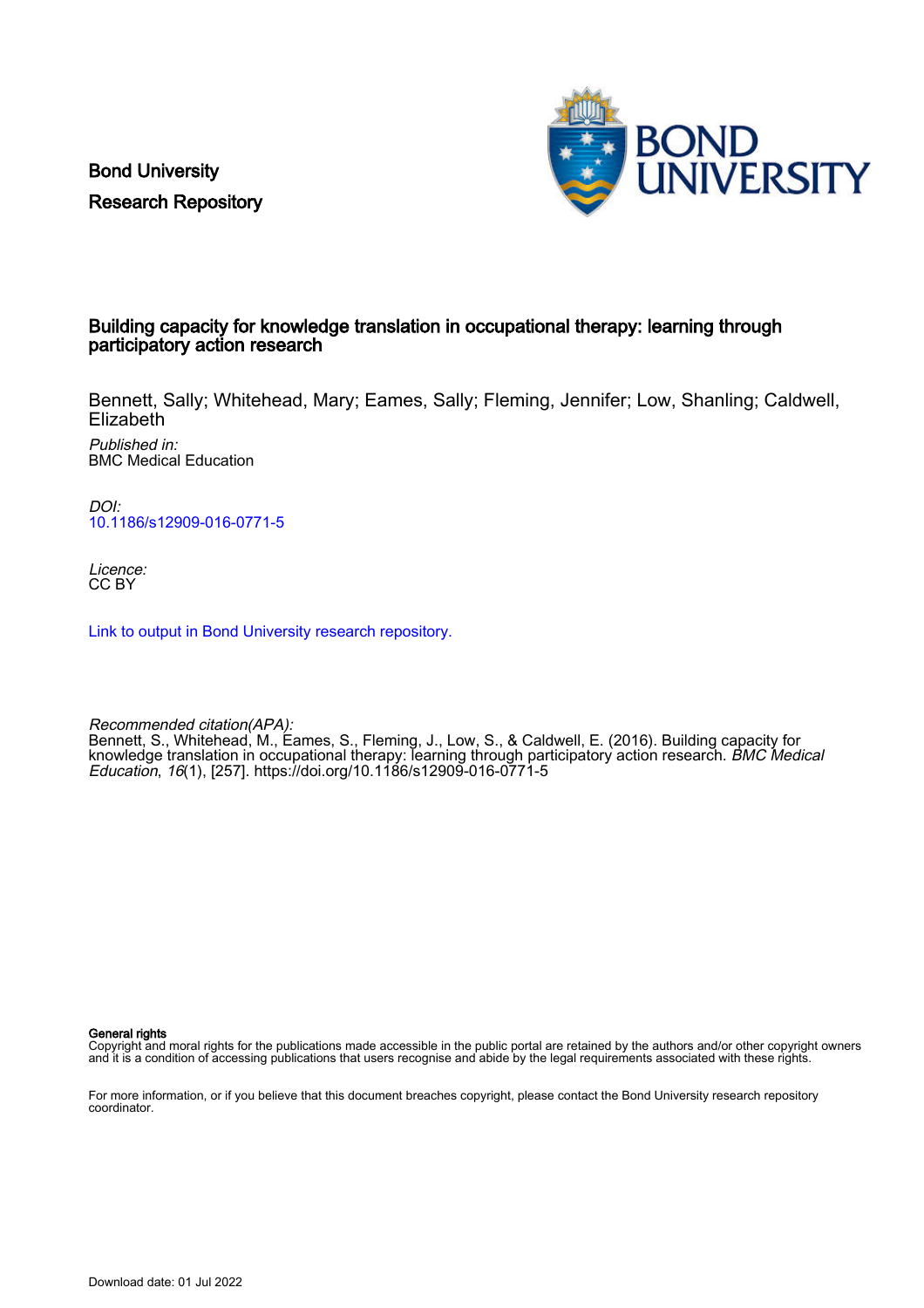# **RESEARCH ARTICLE Example 2014 12:30 The Community Community Community Community Community Community Community**



# Building capacity for knowledge translation in occupational therapy: learning through participatory action research

Sally Bennett<sup>1\*</sup> , Mary Whitehead<sup>2</sup>, Sally Eames<sup>1,2</sup>, Jennifer Fleming<sup>1,2</sup>, Shanling Low<sup>1</sup> and Elizabeth Caldwell<sup>2</sup>

# Abstract

**Background:** There has been widespread acknowledgement of the need to build capacity in knowledge translation however much of the existing work focuses on building capacity amongst researchers rather than with clinicians directly. This paper's aim is to describe a research project for developing a knowledge translation capacity building program for occupational therapy clinicians.

Methods: Participatory action research methods were used to both develop and evaluate the knowledge translation capacity-building program. Participants were occupational therapists from a large metropolitan hospital in Australia. Researchers and clinicians worked together to use the action cycle of the Knowledge to Action Framework to increase use of knowledge translation itself within the department in general, within their clinical teams, and to facilitate knowledge translation becoming part of the department's culture. Barriers and enablers to using knowledge translation were identified through a survey based on the Theoretical Domains Framework and through focus groups. Multiple interventions were used to develop a knowledge translation capacity-building program.

Results: Fifty-two occupational therapists participated initially, but only 20 across the first 18 months of the project. Barriers and enablers were identified across all domains of the Theoretical Domains Framework. Interventions selected to address these barriers or facilitate enablers were categorised into ten different categories: educational outreach; teams working on clinical knowledge translation case studies; identifying time blocks for knowledge translation; mentoring; leadership strategies; communication strategies; documentation and resources to support knowledge translation; funding a knowledge translation champion one day per week; setting goals for knowledge translation; and knowledge translation reporting strategies. Use of these strategies was, and continues to be monitored. Participants continue to be actively involved in learning and shaping the knowledge translation program across the department and within their specific clinical areas.

Conclusion: To build capacity for knowledge translation, it is important to involve clinicians. The action cycle of the Knowledge to Action framework is a useful guide to introduce the knowledge translation process to clinicians. It may be used to engage the department as a whole, and facilitate the learning and application of knowledge translation within specific clinical areas. Research evaluating this knowledge translation program is being conducted.

Keywords: Knowledge translation, Capacity building, Theoretical Domains Framework, Barriers, Enablers, Knowledge-to-action, Participatory action research

\* Correspondence: [sally.bennett@uq.edu.au](mailto:sally.bennett@uq.edu.au) <sup>1</sup>

<sup>1</sup>School of Health and Rehabilitation Sciences, The University of Queensland, Therapies Annexe, Chancellors Place, Brisbane 4072, Australia

Full list of author information is available at the end of the article



© 2016 The Author(s). Open Access This article is distributed under the terms of the Creative Commons Attribution 4.0 International License [\(http://creativecommons.org/licenses/by/4.0/](http://creativecommons.org/licenses/by/4.0/)), which permits unrestricted use, distribution, and reproduction in any medium, provided you give appropriate credit to the original author(s) and the source, provide a link to the Creative Commons license, and indicate if changes were made. The Creative Commons Public Domain Dedication waiver [\(http://creativecommons.org/publicdomain/zero/1.0/](http://creativecommons.org/publicdomain/zero/1.0/)) applies to the data made available in this article, unless otherwise stated.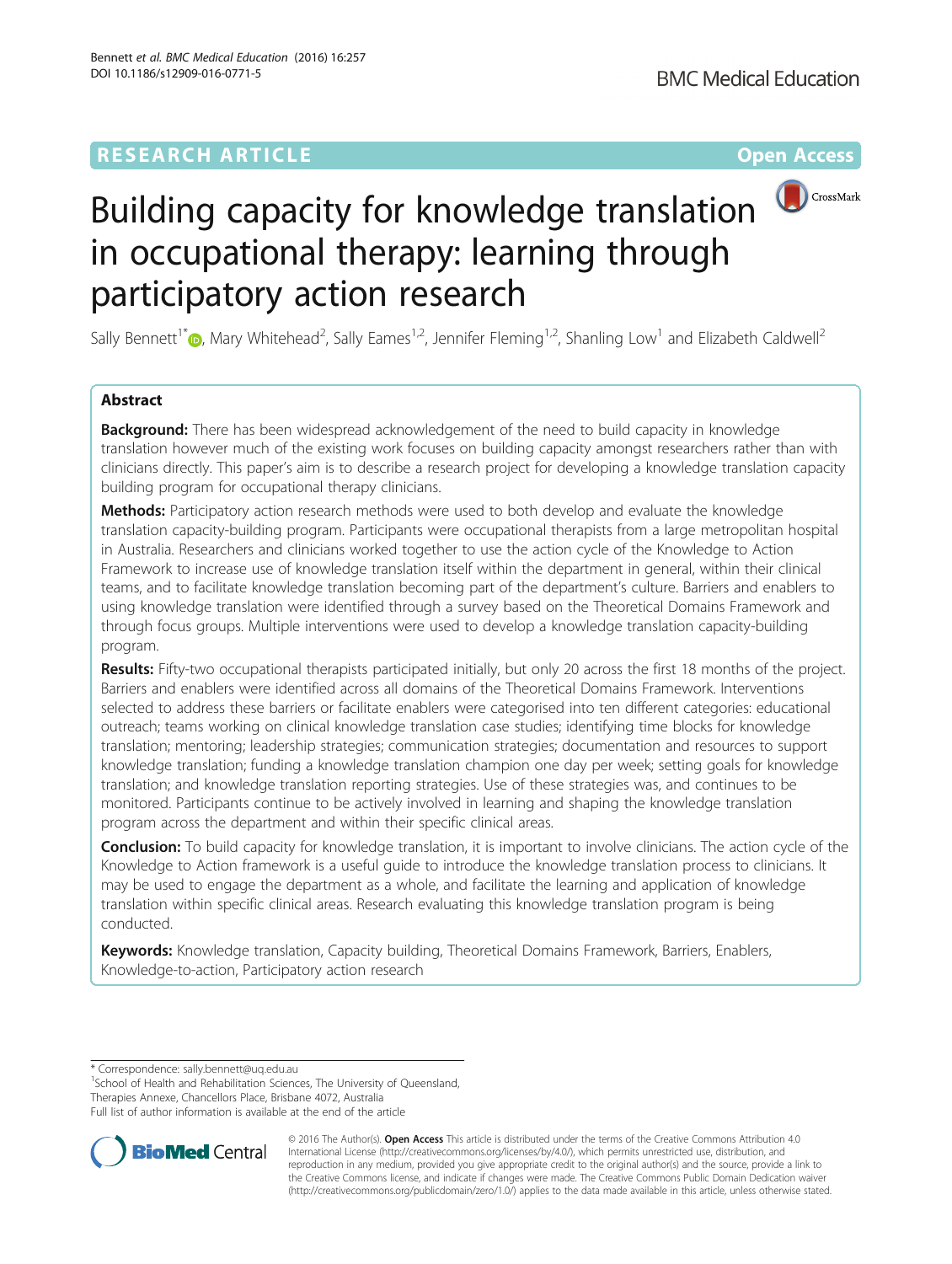# Background

It has been well documented that the implementation of clinical practices recommended by research is a slow and disorganised process [[1](#page-10-0)], with patients often not receiving the best possible care or accessing treatments that have been proven beneficial [\[2](#page-10-0)]. Knowledge translation processes seek to address this problem.

Knowledge translation (KT) is defined by the Canadian Institutes of Health Research (CIHR) as "a dynamic and iterative process that includes synthesis, dissemination, exchange and ethically-sound application of knowledge" [[3\]](#page-10-0), with that knowledge being derived from research findings. Essentially, KT focuses on closing the gaps that exist between what is known from research evidence and that which is carried out in practice [[4\]](#page-10-0). In practice, multiple factors influence the translation of research into clinical practice and the complexities of this process are widely acknowledged [\[5](#page-10-0)].

Responding to this complexity, there has been widespread acknowledgement of the need to build capacity and capability for KT so as to ultimately improve the quality of health care [\[1](#page-10-0), [6, 7\]](#page-10-0). Research recommendations for the study of KT highlight this need explicitly, identifying the study of KT capacity building as a priority for implementation researchers, clinicians and managers [[1\]](#page-10-0). Despite this need to build capacity, there is a lack of research into methods which best enable this and wide variation in the understanding of capacity building and how it is enacted in healthcare [\[8](#page-10-0)].

Potter and Brough [\[8](#page-10-0)] argued the need for a systemic approach to capacity building, proposing the presence of a hierarchy of capacity building needs. This systematic approach recognises that input into capacity building occurs at four levels: structures, systems and roles; staff and infrastructure; skills; and tools. Accordingly, building KT capacity should target not only development of staff capacity and capability, but also other levels such as organisational capacity [\[8](#page-10-0)]. Despite the presence of national schemes that have focused on building capacity for KT systemically [\[9, 10](#page-10-0)], there continues to be greater emphasis given to building capacity for KT amongst researchers [\[6, 11](#page-10-0)–[13\]](#page-10-0), with few published studies investigating the process of building KT capacity directly with clinicians. Two current approaches that have been used as methods to build KT capacity and capability amongst clinicians are secondment models [\[14](#page-10-0)] and training in KT skills through the use of workshops [[15](#page-10-0)–[18](#page-10-0)].

Gerrish and Piercy described the use of a secondment model in which 14 dieticians and nurses in clinical and academic roles from the United Kingdom were seconded to partner with teams working on KT initiatives [\[14](#page-10-0)]. The aim of the secondment initiative was to provide an experiential approach to KT capacity development. Focus groups with secondees and representatives from

their organisations indicated that this initiative benefitted the secondees in aspects such as experiencing the KT process, and the development of various skills in KT, interpersonal relations, and change facilitation. The secondees' organisations also benefitted from their increased clinical knowledge and professional development upon their return to their organisation. It was recognised that the benefits to the seconding organisations depend to some extent on how transferable the KT knowledge and skills are to the original practice context. It is also uncertain if such an approach is transferable to other practice contexts without the capacity to support secondment.

A second approach used in building KT capacity and capability amongst clinicians is the use of workshops and conferences to provide general training in the KT process or specific clinical areas [[15](#page-10-0)–[18](#page-10-0)], although limited research exists about their outcomes. For example, a workshop format including a debate and presentation of KT case studies was well received by participants in the post-workshop evaluation however subsequent application of KT within participants' practice contexts was not assessed, and therefore the transference of these skills into their organisations is uncertain [\[18\]](#page-10-0). While such training opportunities are important for building KT capacity and capability, Holmes and colleagues argue that training alone is unlikely to be sufficient for increasing the uptake of research into practice, and broader approaches that consider the organisation and context are essential [\[19](#page-10-0)].

There is evidence that tailored KT interventions targeting known barriers to change in professional behaviour are effective when they are based on identified barriers to change [[20\]](#page-10-0). We therefore undertook a project to build KT capacity within an occupational therapy department by considering the barriers and enablers to the use of KT identified by clinicians, and developing and implementing a multi-faceted KT program to support clinician's learning and engagement with KT within the context of their clinical organisation. Further, this project aimed to contribute to a culture change within the department by facilitating KT becoming part of the norm. This paper's aim is to describe a participatory action research project for developing this KT capacity building program for occupational therapy clinicians.

# Method

## Design

Participatory Action Research (PAR) was used to develop a KT capacity-building program for occupational therapy clinicians. According to Kemmis and McTaggart, PAR is a social, collaborative learning process where groups of individuals work together to change certain social practices [[21\]](#page-10-0). A key principle of PAR is the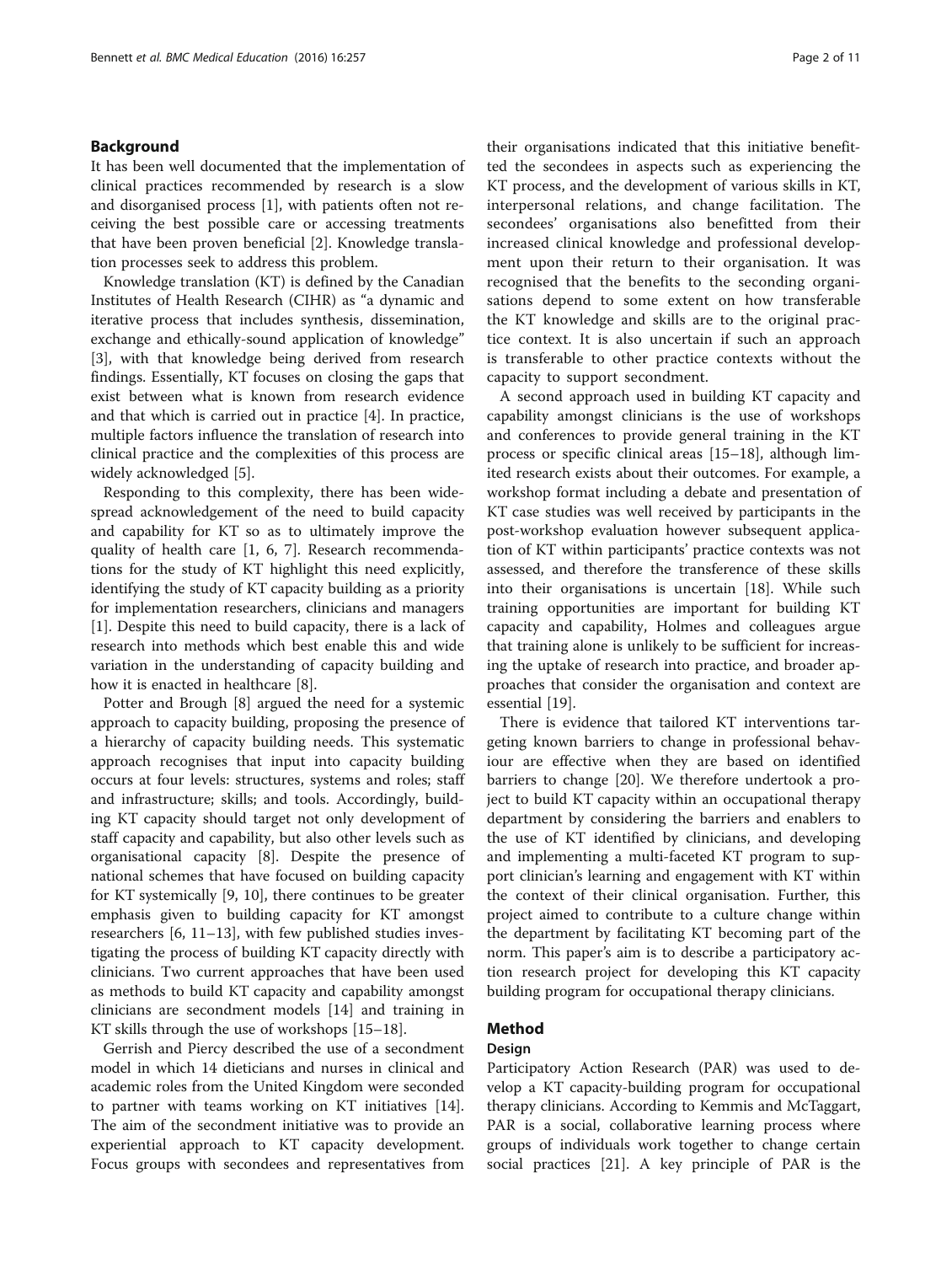involvement of researchers and participants working together collaboratively in a sequence of self-reflective, ongoing cycles. These cycles involve tasks such as reflecting on what might need to change (the "Reflect" phase), planning for a change ("Plan" phase), acting to bring about change ("Act" phase), observing the process and evaluation of the effects of change (the "Observe" phase), and returning again to reflection and planning and so on, in a continuous cycle. These cycles are neither rigid nor neat in reality, with cycles overlapping and plans rapidly changing in response to increased knowledge and experience. PAR seeks to facilitate participants in gaining a true development and understanding of their practices, and the circumstances in which they practice [[21\]](#page-10-0). In this PAR project, researchers worked together with clinicians throughout the project to jointly respond to issues as they arose. Ethical approval for this project was granted by both hospital (HREC/12/QPAH/ 474) and university (2012001343) ethics committees and all participants provided their consent to participate including their consent for the study to be published.

# Participants and setting

Participants in this project included all occupational therapists working at The Princess Alexandra Hospital (PAH), a large metropolitan hospital in Brisbane Australia. Its occupational therapy department employs approximately 60 clinicians who work across a broad range of nine clinical areas: acute medical, traumasurgical, cancer care, heart recovery, hand therapy and plastics, driving, spinal cord injury, acquired brain injury, and geriatric rehabilitation. Clinicians work in teams with a team leader and senior therapists providing leadership in each specific clinical area. Many clinicians rotate through various clinical positions in six month rotations. This department has an established, previously described [[22, 23\]](#page-10-0), Research and Evidence in Practice (REP) program which provides training in, and support of, evidence-based practice amongst clinicians and active involvement in research and quality improvement activities. Identification of the need to incorporate KT into this existing REP program arose through discussions with senior staff in which it was determined that while staff valued the use of evidence in clinical practice, many had difficulties implementing it and did not appear to be aware of the processes that could be used for KT. An adjustment to the REP program was therefore made to include knowledge translation processes/actions as an integral part of the existing REP program.

This project was undertaken within this singlediscipline department because it was considered more manageable to use PAR processes with a group of people who were already well known to each other and had shared work practices. Further, a number of social factors including pre-existing relationships, shared governance mechanisms, and peer connection have been found to be predictive of KT success [[24\]](#page-10-0). In developing capacity for KT with one health profession, it was envisaged that the participants would become more prepared and confident in interactions within their multidisciplinary teams on KT projects into the future. Further, it could serve as a pilot for the introduction of a KT program across disciplines or departments.

### Theoretical framework

The aim of the PAR project was to develop a KT program that would support clinicians' understanding and use of the KT process generally as well as the application of this process specifically (to their teams' clinical area) within the existing organisational context. This dual focus was seen as important for transfer of skills beyond a specific clinical area. We drew on the action cycle of the Knowledge to Action (KTA) framework [\[25, 26\]](#page-10-0) to guide the introduction of knowledge translation to the department. The choice of this framework was based on a review of five conceptual frameworks/models that could guide KT in physiotherapy practice which concluded that the KTA framework was promising for reducing the gap between research and practice by supporting the progress and implementation of KT interventions [[27](#page-10-0)].

The KTA framework is a conceptual framework involving two aspects essential to KT: knowledge creation and action. Knowledge creation is the process where knowledge is established through research or other modes of knowing such as experiential knowledge, and is distilled and synthesised into 'knowledge products' such as systematic reviews or clinical guidelines. The action cycle (or translation of knowledge) - developed through synthesis of planned-action research and theories [[28\]](#page-10-0) - then focuses on translation of these knowledge products into clinical practice. The action cycle entails: a) identifying the problem and identifying the knowledge to be translated (knowledge-to-action gaps) b) adapting the knowledge to the local situation; c) determining barriers and enablers to its use in practice; d) selecting, tailoring and using strategies to improve the use of this knowledge; e) monitoring knowledge use; f) evaluating outcomes; and g) sustaining use of knowledge over time. These seven phases of the cycle are not necessarily linear and may be iterative. The application of each phase of the action cycle within this PAR project is described below in more detail.

# Development of the KT Program: Application of the Action Cycle of the KTA framework

# Identifying the problem and selecting the knowledge

In the initial "Reflect" phase of the PAR cycle, the problem and knowledge identification phase of the KT action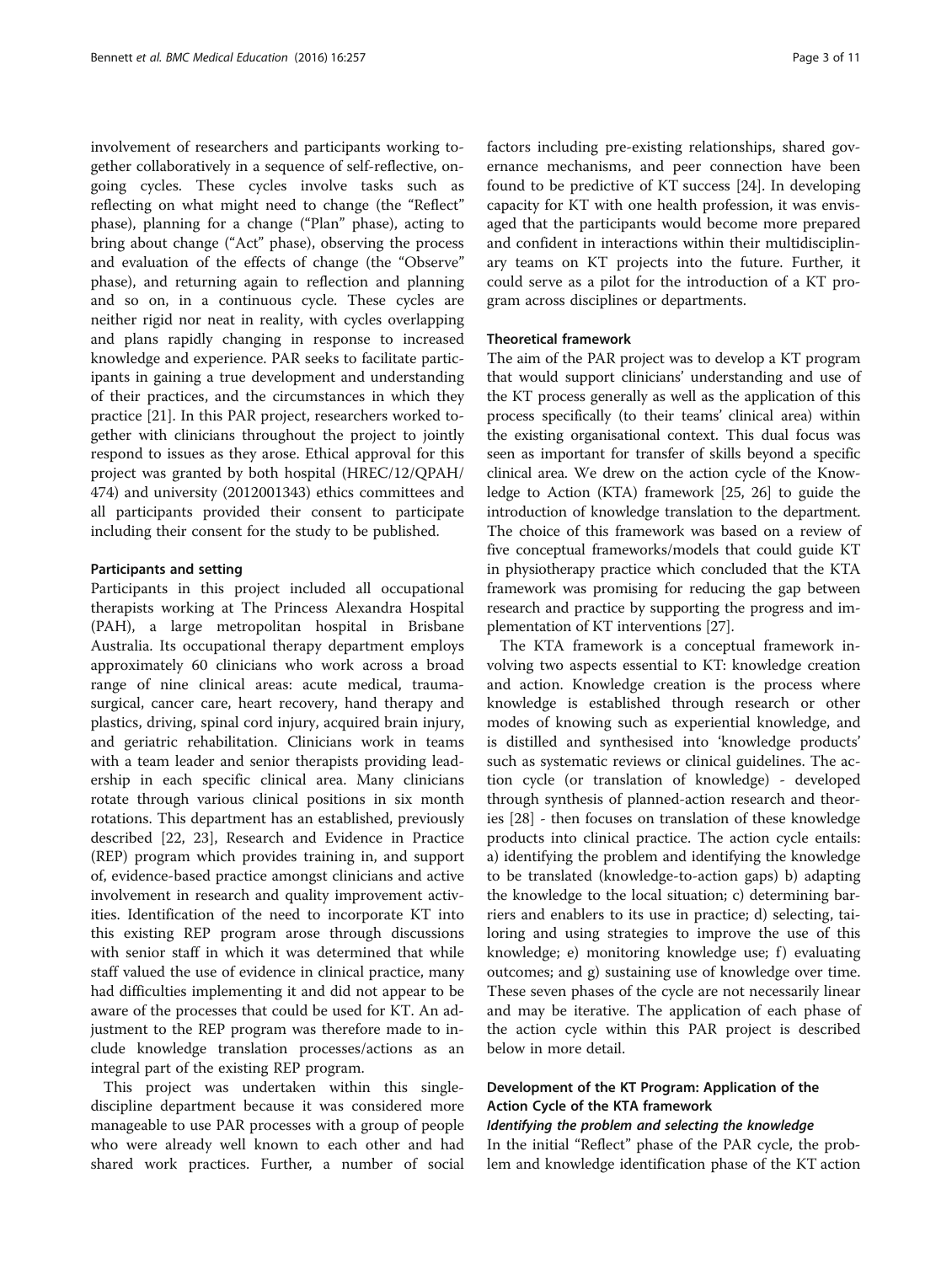<span id="page-4-0"></span>cycle, was discussed with senior clinical staff, reflecting on results of a qualitative research study about the use of evidence-based practice within the department [\[23](#page-10-0)]. In that study, interviews were undertaken with 30 therapists in the PAH occupational therapy department to understand their perceptions of using evidence-based practice. Findings identified that clinicians were beginning to translate evidence into practice but lacked the knowledge and skills of processes for undertaking KT more effectively. Therefore a more planned and theoretically driven approach to KT was regarded as an important next step.

The identified problem in this project was the lack of understanding and capacity for KT. A meta-process was utilised in this project to translate knowledge to clinicians about knowledge translation. Instead of translating knowledge about a specific clinical focus (e.g. handwashing), the processes used in the action cycle described above, was considered the 'knowledge' to be 'translated'. Although there is no rigorous evidence testing the use of the action cycle of the KTA framework as a process to improve KT, a number of studies have used this model to guide KT and found it to be beneficial [[27](#page-10-0), [29\]](#page-10-0). In many cases, use of PAR methods meant that the researchers and clinicians worked together to determine and carry out the processes involved in each phase of the KTA action cycle at the departmental level, in order to build their capacity for applying the action cycle themselves within specific clinical areas. In this way the PAR process helped researchers and clinicians to learn together and to 'learn by doing'. Figure 1 shows how these processes are mapped to each other. The processes used across the first 18 months of this PAR, KT project can be seen in Additional file [1:](#page-9-0) Table S1.

## Adapting the knowledge to the local context

Consideration was given to how the action cycle for KT could be introduced to the department as a whole as well as across different clinical areas (e.g. heart recovery, cancer care, acute medical, geriatric and rehabilitation,

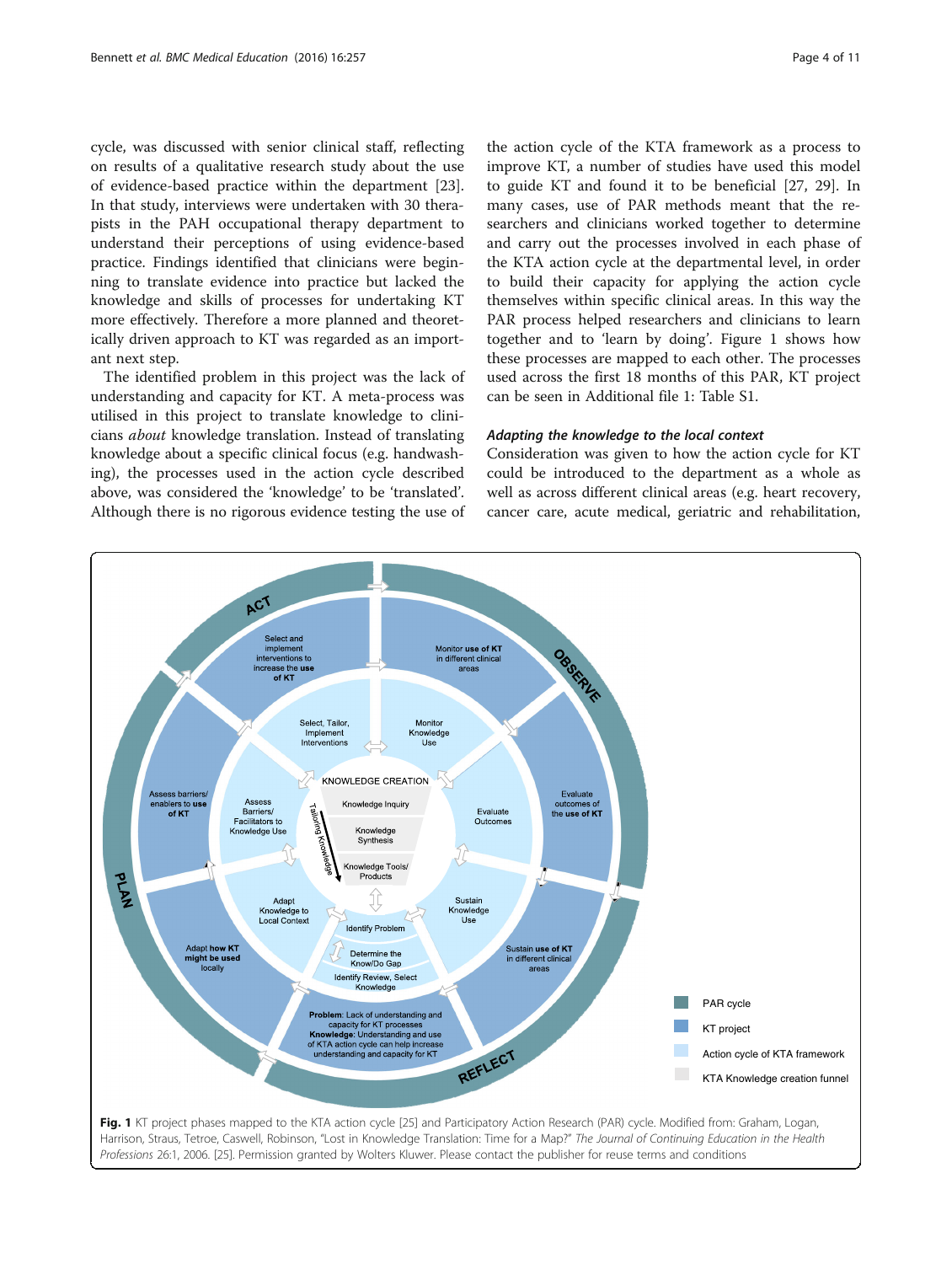brain injury rehabilitation, etc) within an acute hospital setting. We planned to achieve this through involving clinicians in the various phases of the action cycle used in this project overall (e.g. identifying barriers and tailoring KT resources to suit busy clinicial practice in general), whilst at the same time supporting their use of each phase of the action cycle of the KTA framework [[25, 26](#page-10-0)] to address a specific research-practice gap within their specific clinical areas (hereafter referred to as a KT clinical case study). Within these KT clinical case studies, clincians were supported in adapting the knowledge they had selected to suit their specific clincial areas.

#### Understand barriers and enablers to knowledge use:

Identification of barriers and enablers to behaviour change is not only one of the important phases within the KTA action cycle [[25, 26\]](#page-10-0), but it is also recognised by most other KT frameworks as essential to successful KT [[2\]](#page-10-0). A survey of barriers and enablers, focus groups with clinicians, and observations by the research team, (undertaken as part of the "Plan" phase of the PAR cycle), guided our identification of barriers and enablers to the use of KT at the departmental level and subsequent selection of intervention strategies. Both the survey and observations by the research team were informed by the Theoretical Domain Framework (TDF) [[30, 31\]](#page-10-0).

The TDF is a validated, integrative framework of behaviour change, developed through the synthesis of behaviour change theories and key theoretical constructs. The validated version of TDF [[30](#page-10-0)] contains 14 domains (knowledge; skills; social/professional role and identity; beliefs about capabilities; optimism; beliefs about consequences; reinforcement; intentions; goals; memory, attention and decision processes; environmental context and resources; social influences; emotions; and behavioural regulation) with accompanying constructs that assist in the analysis of common determinants of behaviour change. For example, in the domain of 'beliefs about capabilities', some constructs drawn upon are selfconfidence, self-efficacy and perceived competence. It is argued that the use of the TDF allows researchers to understand barriers and enablers of behaviour change that might then inform the choice of strategies that target behaviour change [\[27\]](#page-10-0). The TDF is now frequently used to guide identification of barriers and enablers to specific clinical behaviours in KT projects [\[32](#page-10-0)–[34\]](#page-10-0).

No questionnaire was available at commencement of this study that asked about the use of KT processes generically that could be used across different clinical areas. We therefore designed a questionnaire to use before the KT program commenced to identify 1) participant's use of a selection of KT behaviours (that they could think about in relation to their clinical area); 2) their perceived barriers and enablers to the use of KT processes generically; and 3) clinical and demographic variables to describe the participants. This questionnaire is known as the Knowledge Translation Questionnaire, and is available in Additional file [2:](#page-9-0) Supplementary file 2. The first section of the questionnaire included participants' reported awareness and use of evidence from clinical guidelines and systematic reviews, reported use of barrier analysis, selection of interventions to address these barriers, and self-report of providing assessments/interventions recommended by a clinical guideline or systematic review. The second section, referred to as the 'Barriers and enablers to the use of KT processes', was designed to understand the key barriers and enablers that might influence the use of KT processes in general (as outlined in the KTA action cycle), and was not specific to any clinical area. It contained 38 questions mapped to the 14 domains (determinants of behaviour change) of the Theoretical Domains Framework (TDF) and its associated constructs [[30](#page-10-0), [31](#page-10-0)]. Baseline data from this section of the questionnaire was used to inform the development of KT strategies used in the KT program.

#### Select, tailor and implement interventions

Identification of barriers and enablers to the uptake of specific practices [[35\]](#page-10-0), can in turn inform the design of targeted interventions that aim to facilitate behaviour change amongst clinicians [[36](#page-10-0)–[38](#page-11-0)]. In this project the selection of interventions to address the identified barriers to the use of KT was undertaken in the first cycle of the PAR "Act" phase and repeated in the second cycle of the PAR "Act" phase by the researchers in consultation with clinical leaders. Selection of interventions was informed by research about commonly used behaviour change strategies [[39](#page-11-0)], review of implementation interventions [[2,](#page-10-0) [40](#page-11-0)], consideration of strategies identified by the focus groups, and the needs and resources of the local context. While particular attention was paid to matching interventions to barriers that were identified as more prominent in the survey and focus groups at the commencement of this project (for example providing education to address perceived lack of knowledge and skills in KT), interventions to boost identified enablers were also implemented (for example, clinicians identified leadership support for KT as critical, and therefore interventions to encourage leadership for KT within clinical teams was encouraged). Interventions were tailored where possible to meet the demands of the clinical context so that KT actions could be undertaken in and around regular clinical activities. Interventions were then categorised into broad types of intervention strategies. It should be noted that the PAR methodology required that the selection and implementation of intervention strategies was a shared process, iterative, and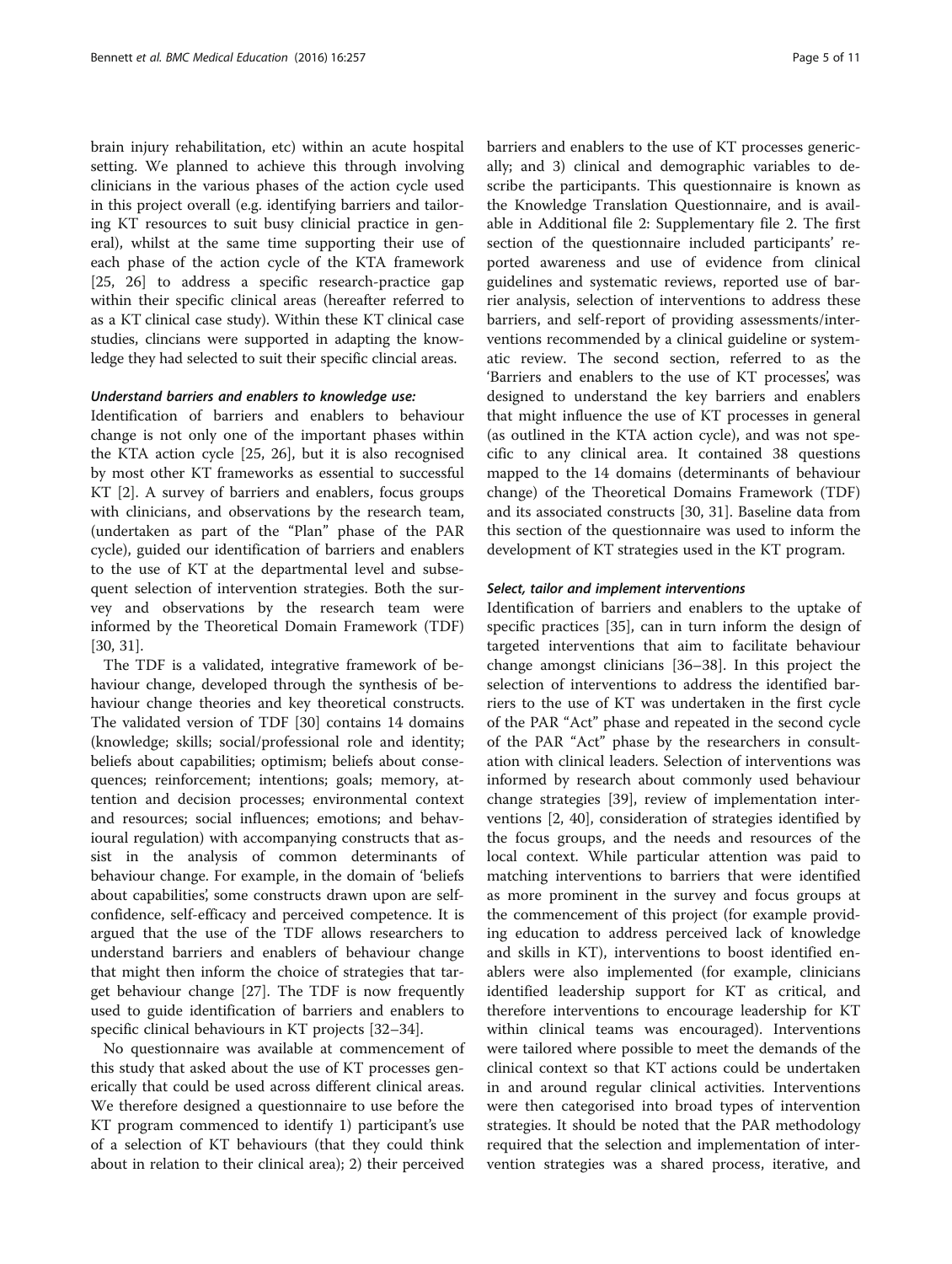responsive to the needs of individuals and teams [[41](#page-11-0)]. It involved learning together with all staff involved in the adaptation and use of KT locally.

# **Monitoring**

Within the KT action cycle, monitoring is identified as a necessary step to gauge whether the knowledge is being used and behaviour change occurring, or whether changes to the planned interventions are required [\[25, 26](#page-10-0)]. The responses to the implementation strategies, and the use of the action cycle by each clinical team was informally discussed, monitored and evaluated by the research team, mentors, and departmental leader. Researcher's observations of what seemed to work and what did not were documented and mapped against the domains of the TDF as field notes. Researchers tracked and recorded where each team was up to with regard their specific KT clinical case study and this was reviewed in meetings with clinicians approximately every two months. This monitoring and the next step, evaluation, were undertaken as part of the PAR "Observe" phase as can be seen in Fig. [1](#page-4-0) and Additional file [1](#page-9-0): Table S1.

### Evaluate outcomes

The outcomes that are important to measure in behaviour change interventions include antecedents of behaviour change as well as actual change in behaviour (adoption) [\[42\]](#page-11-0). We therefore asked clinicians to complete the questionnaire again 18 months after the first survey (to measure change in use of a selection of KT behaviours, and changes in perceived barriers/enablers to the use of KT mapped to the TDF). Two further evaluative sections were added to the Knowledge Translation Questionnaire for use at follow-up. These sections asked about the perceived change in clinician's engagement with KT and culture of KT over the past year, and the perceived usefulness of KT program strategies (at the departmental level) (See Additional file [2](#page-9-0): Supplementary file 2). Data about changes over time will be reported on elsewhere. Additionally, we documented the number of KT case studies undertaken across the nine clinical teams, and changes in practice within these specific clinical areas. Finally, we used focus groups again, 16 months after the project commenced, to explore clinician's experiences with using KT and to consider whether this KT program resulted in KT becoming part of the overall culture within the department. Evaluation will be undertaken again in future to understand further changes that may have occurred.

#### Sustaining use of knowledge over time

The final phase in the KT action cycle is about sustaining the changes that have been gained. We planned to assess barriers to knowledge sustainability, selecting interventions to target these barriers, and to monitor and evaluate the sustained use of knowledge translation processes and the knowledge that was translated within specific clinical areas.

# Results

Fifty-two occupational therapists participated at the beginning of this project and 42 after 18 months. However substantial staff turnover occurred during the life of this project which meant that only 20 of these therapists participated across the duration of the project. This turnover was largely due to staff taking maternity leave, secondments to other positions, recreation leave, or moving to other jobs. The vast majority of participants were female and had an approximate average of 11 years of clinical experience.

#### Adapting the knowledge to the local context

Clinicians were involved in adapting the use of KT processes used in this department overall (e.g. by reviewing and revising department-specific documentation processes to support communication of KT plans and actions). At the same time, each clinical team learnt about KT by using KT processes for a specific clincal focus. This included encouraging clincal teams to think about how they might adapt the knowledge they chose to focus on within their area. For example, most teams considered how they might implement the specific knowledge within the context of having ongoing staff rotations.

### Understanding barriers and enablers to knowledge use

The survey of barriers and enablers and the focus groups at the beginning of the project identified barriers and/or enablers in all 14 of the domains of the TDF with some being more prominent than others. The main barriers to the use of KT processes identified in the initial survey and focus groups were from the domains of 'knowledge' (e.g. understanding the types of KT interventions that could be used), 'beliefs about capabilites' (e.g. confidence in their ability to choose the best strategies to address barriers and facilitate KT), 'environmental context and resources' (e.g. perceived lack of time to participate in KT, and insufficient training for the use of KT) and 'attention, memory and decision processes' (e.g. the decision to allocate time to KT activities rather than direct clinical contact time). The focus groups also identified time pressures as a barrier with specific concern about how to manage KT case studies with staff rotating between clinical teams.

Potential enablers that were identified from the survey were that KT was seen as part of the clinician's role and important to the department they worked in, that clinicians were optimistic about KT impacting on clincial outcomes, and that they had goals to engage in KT. The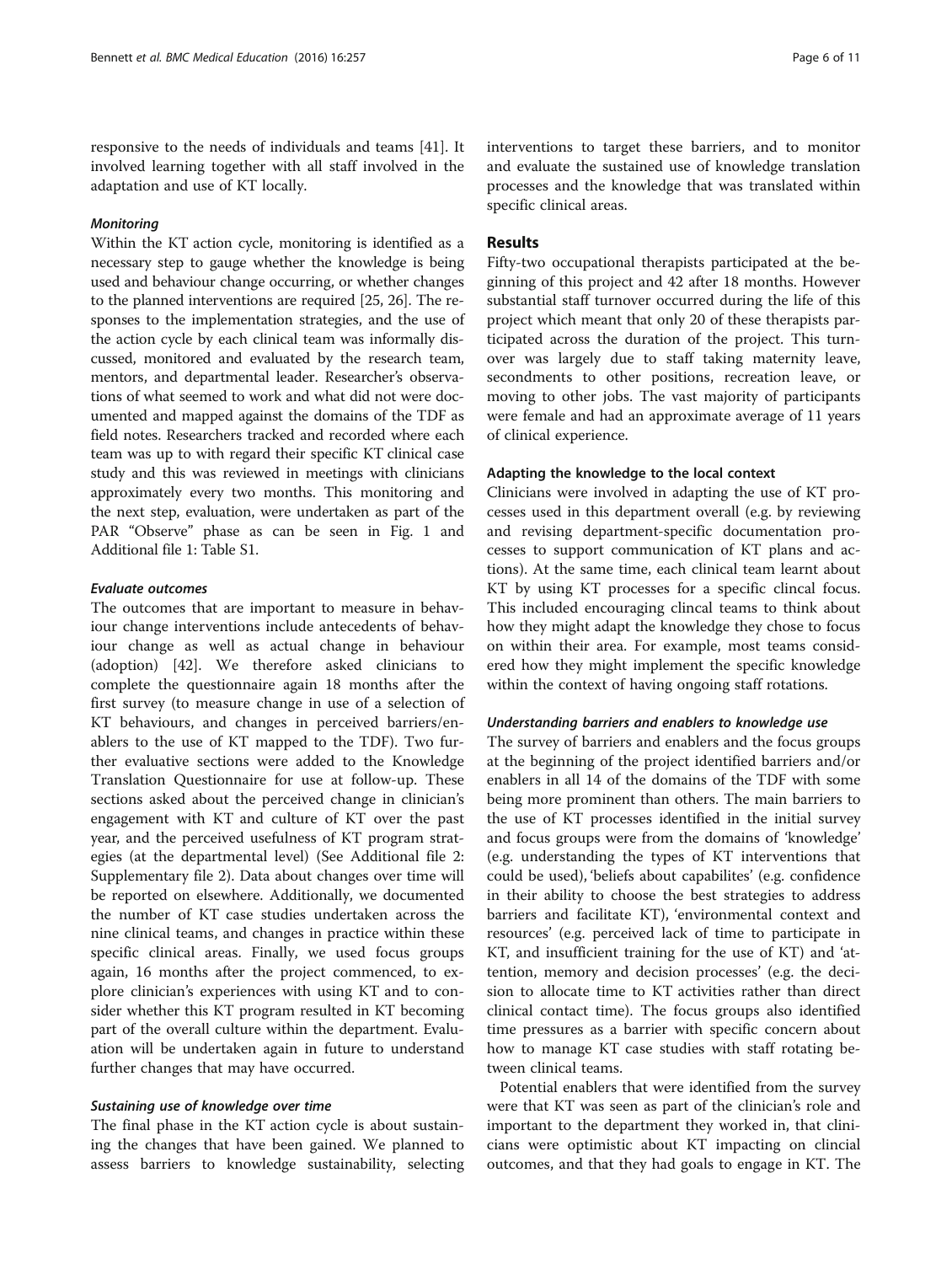focus groups also identified a number of enablers and strategies that participants thought would be helpful including having access to mentors, encouraging leadership for KT, breaking KT activities into manageable tasks, and using journal club time for discussing KT processes. A detailed report on the barriers and enablers from the survey and results from the focus groups will be published elsewhere.

#### Selection, tailoring and implementing strategies

The reason for developing this KT program using PAR methods was not just to support clinician's engagement with KT but also for KT to be incorporated as part of the culture of the department. Therefore it was important to address as many of these barriers as possible and support potential enablers, using strategies that ideally supported by research evidence. The KT program incorporated multiple strategies that were mapped against the TDF (see Additional file [3](#page-9-0): Table S3). These were then categorised into ten broad intervention strategies: educational outreach; teams working on clinical case studies; identifying time blocks to allocate time to KT; mentoring; leadership strategies; communication strategies; documentation and resources to support KT; funding a KT champion one day per week; setting goals and targets for KT; and KT reporting strategies (See Additional file [1](#page-9-0): Table S1, PAR Cycle 1 and 2: Act phases).

Educational outreach [\[43](#page-11-0)] was provided by two academics with knowledge and experience in knowledge translation theory and practice. This included three educational sessions at the beginning of the project (two one-hour sessions providing an introduction to KT with examples of its use in clinical settings, and a one hour session on managing change). A further one hour 'refresher' 12 months into the project was also provided to bring new staff up to date and act as a reminder to existing staff.

One of the key aspects of this project was that while the KT was being introduced and supported across the department as a whole, clinical teams also worked on KT clinical 'case studies' allowing them to 'learn by doing'. Each of the nine clinical teams worked to identify a research-practice gap important to their clinical area that could be worked on as a team (for example screening for and assessing apraxia for people with suspected difficulties executing tasks post-stroke). Team members were then given specific tasks to carry out to help progress KT in their area and team members met on a regular basis to review progress. Working in teams meant that finding regular time to meet was important. Initially, this was largely achieved through the use of time that had been previously allocated to a monthly journal club to instead work on these team KT case studies, with the 'commandeering' of this time to be reviewed at the end of the project.

Support was provided to each team by three of the researchers (SB, SE, JF) who acted as formal mentors. Following the education sessions, mentors were assigned to clinical teams and met with each team for one hour between three and six times per year, to support them through each of the KT processes applied to their specific clinical area.

It is also worth highlighting the importance of leadership strategies for KT. Leadership for KT occurred at both the departmental level and team level, with shared leadership being pivotal for carrying out a research project such as this. Leaders set the tone and expectations for KT, provided support and assistance when required and addressed negative feelings about KT. Leaders shared their vision for a KT agenda across the department and understood the aim of achieving a cultural shift to enable the sustained use of KT.

Targeted communication strategies were also used by the departmental director (MW) who consciously used KT language and encouraged staff in their learning about KT on a regular basis in staff meetings. Additionally the departmental director communicated with other discipline leaders about the project encouraging their support of case study projects within multi-disciplinary teams.

A number of different resources and documentation approaches were used within the KT program and were tailored to the needs of this department. For example, a workbook that was designed to lead clinical teams through the various phases of the action cycle step by step, was developed that allowed teams to just work on one aspect of KT at a time. A summary sheet was provided so that each team's KT case study could be captured in a one-to-two page document, to enable a quick overview and communication about where the team was up to when meeting with mentors or with new staff.

This step by step approach enabled goal setting for KT clinical case studies with specific tasks identified that could be undertaken by the team or by individual staff. Setting goals for KT was particularly important to manage the rotation of staff through different clinical areas and thus through different KT case studies. When staff moved to a new area the aim was to have clear documentation and goals with respect to the KT case study for the period of that rotation that could be discussed with newly rotated staff. The departmental director also encouraged staff to identify their goals for KT as part of their annual performance plan, so their concerns and achievements could be discussed.

The progress on these KT case studies was reported on and shared on a regular basis in meetings held with the clinical team leaders (every two months), and the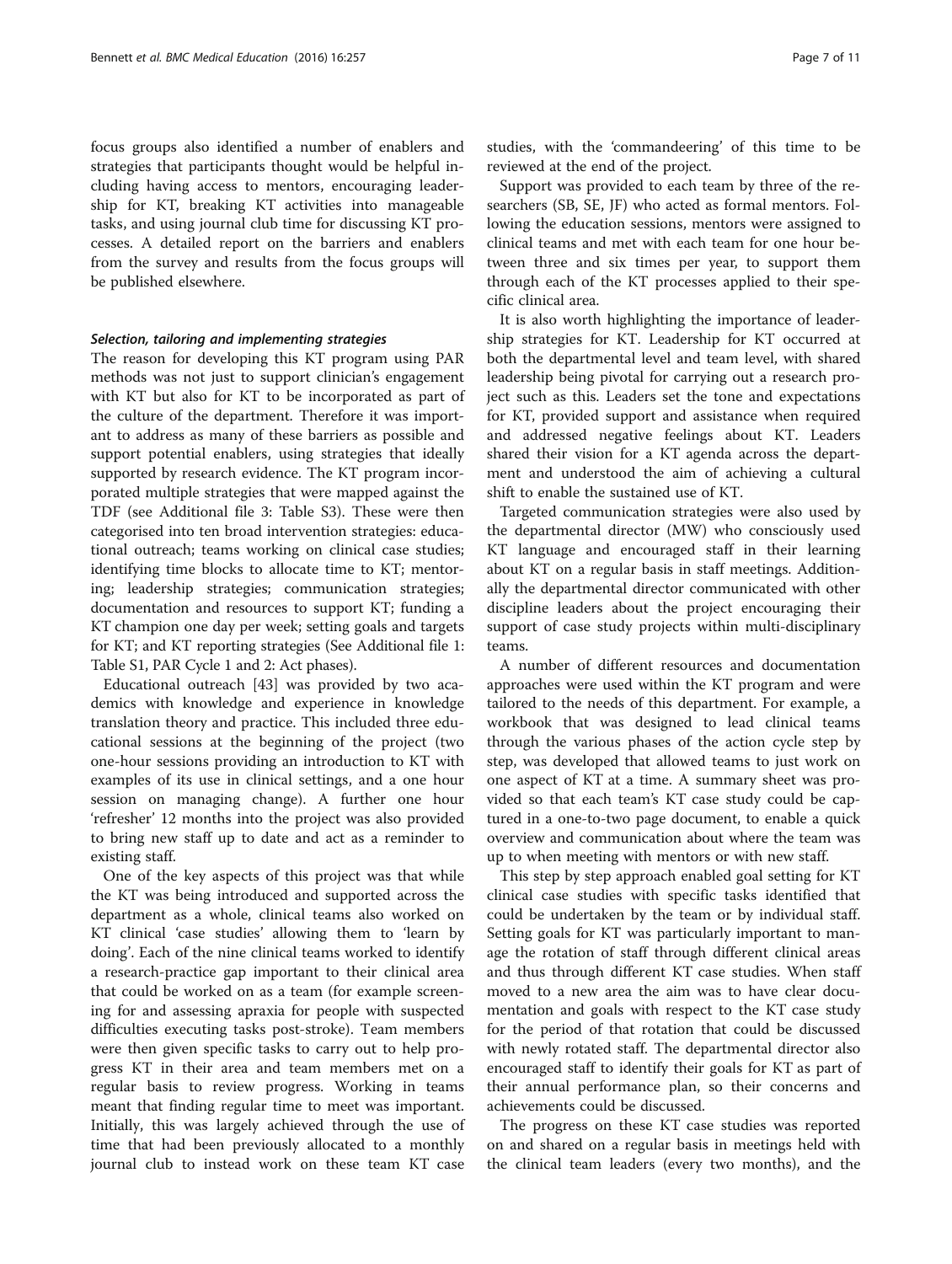teams that had seen the KT process through to implementing the identified practice, shared their progress with the department as a whole. Progress on three of these KT clinical case studies were then reported at a national occupational therapy conference: 1) assessing and providing information about apraxia for people with apraxia post-stroke 2) leisure activity maintenance program for inpatients with cancer, and 3) falls prevention for people with cognitive impairment identified in accident and emergency.

#### **Monitoring**

At 6 months into this PAR, KT project, while clinicians were actively trying to use the action cycle, many teams had difficulties with the process - in particular, identifying research practice gaps and undertaking barrier analysis. Teams had difficulty searching for and interpreting results from research and then understanding how they might measure relevant clinical practices. Once research gaps were identified, some teams seemed to skip the analysis of barriers and jump straight to implementing strategies to increase use of the identified clinical practice, only to find implementation to be problematic. Problem solving about these issues was undertaken. Although many barriers remained by 12 months into the project, the majority of the clinicians reported greater satisfaction and greater confidence in the use of the action cycle for KT.

At 12 months into the project, after monitoring and reflecting on the progress of the project as a whole and identification of ongoing barriers to the use of KT, funding for a KT 'champion' for the department was sought and prioritised. This KT champion (SE) was skilled in the use of KT and worked on a range of tasks associated with this KT program for one day per week. The KT champion provided mentoring to clinical teams, as well as mentoring individual staff as required, provided orientation to KT for new staff employed within the department, and helped continue to drive the KT program.

# Evaluating outcomes

Evaluation of the change in the use of KT activities, perceived barriers/enablers, and overall department culture change was undertaken by repeating the survey 18 months after the initial survey (with two additional evaluative sections added); focus groups 16 months after the commencement of the project; and by recording progress made in KT clinical case studies. These results, along with details of the KT case studies undertaken, will be reported on elsewhere. Evaluation is an ongoing aspect of the project and will be undertaken again in future.

# Sustaining use of knowledge over time

There was significant staff turnover during the first 18 months of this PAR, KT project making sustainability difficult but particularly important. However this project has achieved some initial changes in the use of KT processes, and systems to sustain this change have been considered. For example, there is an ongoing commitment to continue training for new staff; and documentation processes have been employed to help new staff or remind existing staff about continuing with the new clinical behaviours resulting from the KT clinical case studies. For example, a written summary of the specific KT focus for a particular clinical team, and what steps need to be taken next, is available for staff that rotate into that clinical team, or for newly commencing staff. Minutes of each meeting about the KT case study are also kept and made available. Refresher training is provided on an annual basis and clinicians are encouraged to present the results from their team's KT case study at relevant conferences.

# **Discussion**

The multiple intervention strategies contained within this KT capacity-building program aimed to support clinicians' understanding and application of knowledge translation within their local context and to contribute to changing the department's culture to one in which KT is part of what is attended to on a regular basis. This PAR, KT project differs from previously published KT capacity-building interventions in several ways: 1) it focuses on clinicians, not researchers or academics; 2) it provides these clinicians with direct training, support and a structured method of undertaking the KT process (or KTA action cycle) themselves within their practice setting; 3) it targeted *all* clinicians in this department, as opposed to a minority of staff accessing secondments or courses with the intention of 'bringing back' the KT skills; 4) it resulted in a KT program incorporating multiple strategies such as educational outreach, mentoring, use of leadership strategies and attention to organisational and process support (as recommended by Holmes and colleagues [\[19\]](#page-10-0)), and experiential leaning ('learning by doing' through case studies); and finally, 5) it used a meta-process (i.e. using the KTA framework's action cycle to guide the uptake of the use of KT processes).

The strengths of the project include: the use of a theoretical model to guide the design, monitor and evaluate the interventions; planned evaluation of the project using both quantitative and qualitative methods; and involvement of participants in the design and refinement of a multi-faceted KT program.

Both PAR [[21](#page-10-0)] and the action cycle of the KTA framework [[25](#page-10-0), [26\]](#page-10-0) were useful for guiding the development of this KT capacity building program, and supported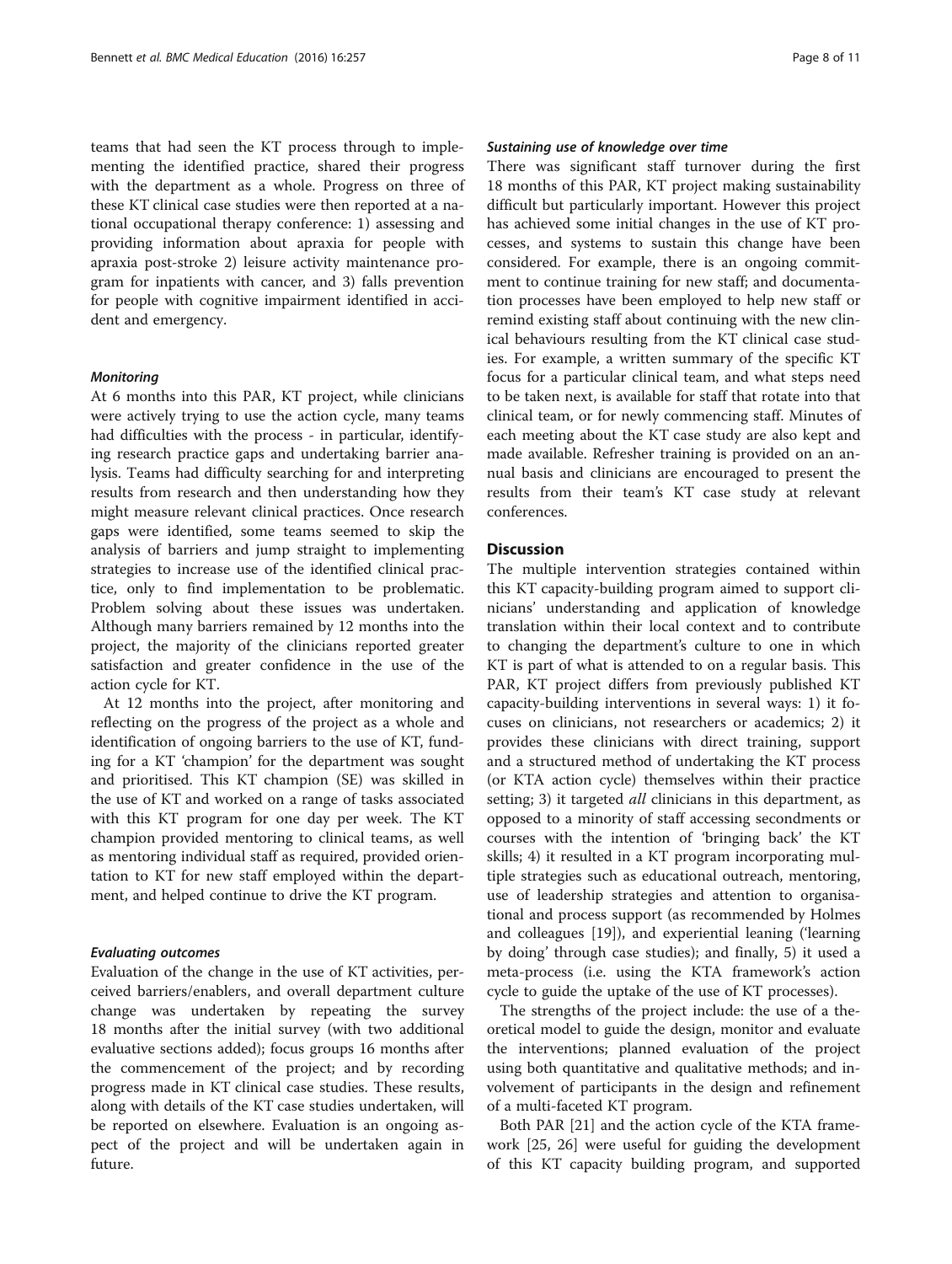<span id="page-9-0"></span>clinical teams undertaking the individual KT case studies.. Use of the KTA action cycle is evident in a growing number of studies [\[44](#page-11-0)–[46\]](#page-11-0), however the majority of existing studies addressing capacity building for KT focus on supporting researchers studying implementation or clincian-researchers, or focus on discrete clinical areas. Instead, this study used a meta process to develop capacity amongst clinicians for using KT processes across any clinical area they might work in.

Involvement of all staff in the development and implementation of this KT program was critical to its viability. Use of PAR meant that staff were consciously included in the different aspects of the research, allowing a broader understanding of barriers and enablers, and better understanding for adapting potential strategies for KT across the department than would have been identified if only the research team were involved. PAR also allows a sense of ownership of the processes,, which in itself is an important motivator for KT. Throughout the project the PAR process helped the researchers and therapists to learn together and to 'learn by doing'.

#### Limitations

We attempted to use the action cycle of the KTA framework to guide the use of KT by clinicians. We acknowledge that the lack of rigorous evidence to date establishing the use of the KTA framework itself as an effective process by which to improve KT, deviates from the accepted premise of commencing the action cycle with rigorous research for knowledge translation [\[2](#page-10-0)]. Thorough evaluation of this intervention using in-depth mixed methods (pre- and postintervention staff survey and focus groups) is therefore underway and will be reported at a later date.

We believe this KT program serves as an example for other groups as to how KT capacity building might be approached. However this KT program was undertaken with a department that already had a high level of skill for evidence-based practice, had access to researcherclinicans and academic staff with knowledge and experience in KT, and had a dedicated position for one day per week to support this program. We also acknowledge that the use of a single site and local context may limit transferability of the intervention to other settings. However plans to expand this work to other departments are currently being considered.

# Conclusions

This paper describes the development of a KT capacitybuilding program which aimed to support clinicians' learning and application of knowledge translation and to address the local organisational context and culture for KT. Using PAR methods, we used the action cycle of the KTA framework not only to teach the KT process to clinicians, but also as a meta-process in which it was

itself the knowledge to be translated. We believe this PAR, KT project contributes to research about knowledge translation in two ways. First, and generally, this project describes development of a multi-faceted KT program to support clinicians to learn about and use the action cycle of the KTA framework. Second, and specifically, this project provided further support that the action cycle of KTA framework can be used as a strategy to introduce and apply KT processes by both individuals and organisations.

# Additional files

[Additional file 1: Table S1.](dx.doi.org/10.1186/s12909-016-0771-5) KT Activities mapped to the KTA action cycle [\[25](#page-10-0)] and Participatory Action Research (PAR) cycle- the first 18 months (DOCX 20 kb)

[Additional file 2: Supplementary file 2.](dx.doi.org/10.1186/s12909-016-0771-5) The Knowledge Translation Questionnaire (DOC 134 kb)

[Additional file 3: Table S2.](dx.doi.org/10.1186/s12909-016-0771-5) Knowledge translation strategies mapped to the domains of the Theoretical Domain Framework [[29\]](#page-10-0) (DOCX 19 kb)

#### Abbreviations

KT: Knowledge translation; KTA: Knowledge to action; PAH: Princess Alexandra Hospital; PAR: Participatory action research; REP: Research and Evidence in Practice

#### Acknowledgements

During this project, SL was an honours student at The University of Queensland, under the supervision of SB and JF. Mentors for this project were SB, SE and JF.

#### Funding

This project was funded by a PAH Private Practice (now Study, Education, Research Trust Account) Grant.

#### Availability of data and materials

The datasets generated during and/or analysed during the current study are available from the corresponding author on reasonable request.

#### Authors' contributions

SB, MW, EC, and JF were involved in all phases of the project including conceptualisation, design, carrying out the intervention, data collection, analysis, interpretation and write up. SE was involved in carrying out the intervention, managing data collection, interpretation and write-up and; SL was involved in data analysis, data interpretation and write-up. All authors critiqued the final manuscript for important intellectual content, and read and approved the final version of the manuscript.

#### Authors' information

SB is an associate professor and occupational therapist with extensive experience in evidence-based practice (e.g. editor of a text on evidencebased practice and manager of a database of evidence relevant to occupational therapists [www.otseeker.com](http://www.otseeker.com/)). She has also run a number of workshops on knowledge transalation. SE is a senior occupational therapist and has previously conducted randomised controlled trials and was the KT champion who supported the clinicians in this KT project one day per week. MW is the manager of the occupational therapy department, with extensive experience in organisational management. Associate Professor JF holds a conjoint position between a university and the occupational therapy department to support clinical research. She has conducted several large-scale national research projects and has many grants in the area of traumatic brain injury. SL was an honours student at the time of this study and is now an occupational therapists in Singapore. EC is a senior occupational therapist was previously an evidence based practice champion for the department. All authors except SL have been involved in research about facilitating evidence-based practice.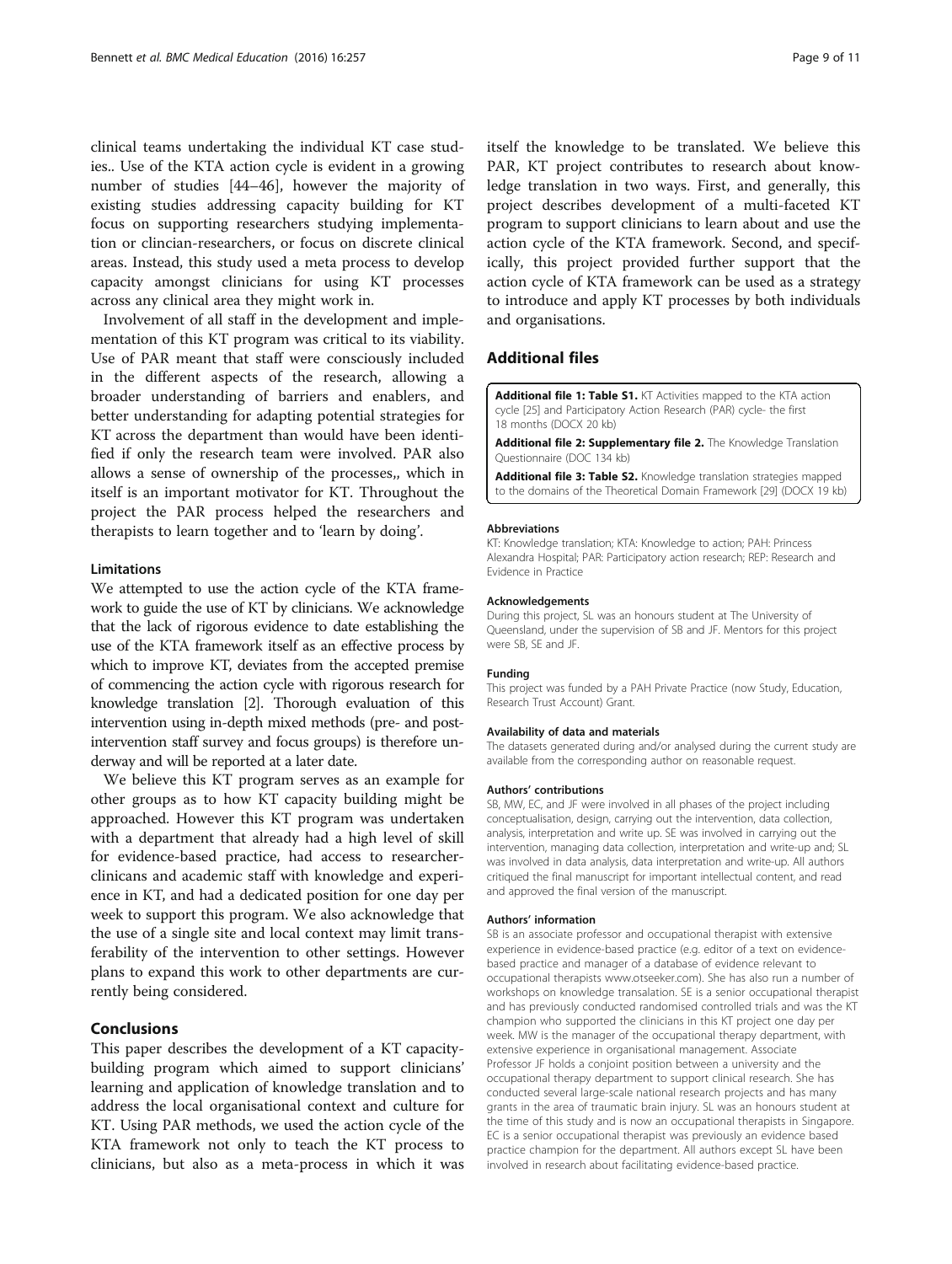#### <span id="page-10-0"></span>Competing interests

The authors declare that they have no competing interests.

#### Consent for publication

Not applicable

# Ethics approval and consent to participate

Ethical approval for this project was granted by both Princess Alexandra Hospital ethics committee (HREC/12/QPAH/474) and The University of Queensland's Behavioural and Social Sciences Ethical Review Committee (2012001343). All participants were given a Participant Information Sheet explaining the study and provided their consent to participate in this study.

#### Author details

<sup>1</sup>School of Health and Rehabilitation Sciences, The University of Queensland, Therapies Annexe, Chancellors Place, Brisbane 4072, Australia. <sup>2</sup>Occupational Therapy Department, Princess Alexandra Hospital (Metro South Hospital and Health Service), 199 Ipswich Road, Woolloongabba, Australia.

#### Received: 6 April 2016 Accepted: 20 September 2016 Published online: 01 October 2016

#### References

- 1. Eccles MP, Armstrong D, Baker R, Cleary K, Davies H, Davies S, Glasziou P, Ilott I, Kinmonth AL, Leng G, et al. An implementation research agenda. Implement Sci. 2009;4:18.
- 2. Grimshaw JM, Eccles MP, Lavis JN, Hill SJ, Squires JE. Knowledge translation of research findings. Implement Sci. 2012;7:50.
- 3. Guide to Knowledge Translation Planning at CIHR: Integrated and End-of-Grant Approaches.<http://www.cihr-irsc.gc.ca/e/45321.html>. Accessed 19 February 2016.
- 4. Davis D, Evans M, Jadad A, Perrier L, Rath D, Ryan D, Sibbald G, Straus S, Rappolt S, Wowk M, Zwarenstein M. The case for knowledge translation: shortening the journey from evidence to effect. BMJ. 2003;327:33–5.
- 5. Dijkers MP, Murphy SL, Krellman J. Evidence-based practice for rehabilitation professionals: concepts and controversies. Arch Phys Med Rehabil. 2012;93: S164–176.
- 6. Gagliardi AR, Perrier L, Webster F, Leslie K, Bell M, Levinson W, Rotstein O, Tourangeau A, Morrison L, Silver IL, Straus SE. Exploring mentorship as a strategy to build capacity for knowledge translation research and practice: protocol for a qualitative study. Implement Sci. 2009;4:55.
- 7. Straus SE, Brouwers M, Johnson D, Lavis JN, Legare F, Majumdar SR, McKibbon KA, Sales AE, Stacey D, Klein G, et al. Core competencies in the science and practice of knowledge translation: description of a Canadian strategic training initiative. Implement Sci. 2011;6:127.
- 8. Potter C, Brough R. Systemic capacity building: a hierarchy of needs. Health Policy Plan. 2004;19:336–45.
- 9. Translating Research Into Practice (TRIP) Fellowships [https://www.nhmrc.](https://www.nhmrc.gov.au/grants/apply-funding/translating-research-practice-trip-fellowships) [gov.au/grants/apply-funding/translating-research-practice-trip-fellowships.](https://www.nhmrc.gov.au/grants/apply-funding/translating-research-practice-trip-fellowships) Accessed 18 February 2016.
- 10. Knowledge Translation Canada. [http://ktclearinghouse.ca/ktcanada/](http://ktclearinghouse.ca/ktcanada/education) [education](http://ktclearinghouse.ca/ktcanada/education). Accessed 19 February 2016.
- 11. Kothari A, MacLean L, Edwards N. Increasing capacity for knowledge translation: understanding how some researchers engage policy makers. Evid Policy. 2009;5:33–51.
- 12. Dayan PS, Osmond M, Kuppermann N, Lang E, Klassen T, Johnson D, Strauss S, Hess E, Schneider S, Afilalo M, Pusic M. Development of the capacity necessary to perform and promote knowledge translation research in emergency medicine. Acad Emerg Med. 2007;14:978–83.
- 13. Kho ME, Estey EA, DeForge RT, Mak L, Bell BL. Riding the knowledge translation roundabout: lessons learned from the Canadian Institutes of Health Research Summer Institute in knowledge translation. Implement Sci. 2009;4:33.
- 14. Gerrish K, Piercy H. Capacity development for knowledge translation: evaluation of an experiential approach through secondment opportunities. Worldviews Evid Based Nurs. 2014;11:209–16.
- 15. Bayley MT, Teasell RW, Wolfe DL, Gruen RL, Eng JJ, Ghajar J, Tavender E, Kua A, Bragge P. Where to build the bridge between evidence and practice?: results of an international workshop to prioritize knowledge translation activities in traumatic brain injury care. J Head Trauma Rehabil. 2014;29:268–76.
- 16. Tugwell PSL, Qualman A, Judd MG. Workshop report: knowledge translation of musculoskeletal health research. J Rheumatol. 2003;31:575–8.
- 17. Shooshtari S. Factors that facilitate and impede effective knowledge translation in population health promotion: results from a consultation workshop in Iran. Health Promot Perspect. 2012;2:126–35.
- 18. Wahabi HA, Al-Ansary LA. Innovative teaching methods for capacity building in knowledge translation. BMC Med Educ. 2011;11:85.
- 19. Holmes BJ, Schellenberg M, Schell K, Scarrow G. How funding agencies can support research use in healthcare: an online province-wide survey to determine knowledge translation training needs. Implement Sci. 2014;9:71.
- 20. Baker R, Camosso-Stefinovic J, Gillies C, Shaw EJ, Cheater F, Flottorp S, Robertson N. Tailored interventions to overcome identified barriers to change: Effects on professional practice and health care outcomes. Cochrane Database of Systematic Reviews. 2010;(3). Art. No.:CD005470. doi[:10.1002/14651858.CD005470.pub2.](http://dx.doi.org/10.1002/14651858.CD005470.pub2)
- 21. Kemmis K, McTaggart R. Participatory action research: communicative action and the public sphere. In: Denzin NK, Lincoln YS, editors. The SAGE Handbook of Qualitative Research, vol. Volume 3. Thousand Oaks: Sage Publications; 2005. p. 559–604.
- 22. Caldwell E, Fleming J, Purcell A, Whitehead M, Cox R. Knowledge translation in cancer services: implementing the Research and Evidence in Practice model. Br J Occup Ther. 2011;74:535–9.
- 23. Bennett S, Allen S, Caldwell E, Whitehead M, Turpin M, Fleming J, Cox R. Organisational support for evidence-based practice: occupational therapists perceptions. Aust Occ Ther J. 2016;63:9–18.
- 24. Birdsell JM, Atkinson-Grosjean J, Landry R. Knowledge Translation in Two New Programs: Achieving 'The Pasteur Effect'. Ottawa: Canadian Institute of Health Research; 2002.
- 25. Graham ID, Logan J, Harrison MB, Straus SE, Tetroe J, Caswell W, Robinson N. Lost in knowledge translation: time for a map? J Contin Educ Health Prof. 2006;26:13–24.
- 26. Straus S, Tetroe J, Graham I. Knowledge translation: What it is and what it isn't. In: Straus S, Tetroe J, Graham I, editors. Knowledge transaltion in health care: Moving from evidence to practice. 2nd ed. Oxford: Wiley; 2013. p. 3–13.
- 27. Hudon A, Gervais MJ, Hunt M. The contribution of conceptual frameworks to knowledge translation interventions in physical therapy. Phys Ther. 2014; 94:630–9.
- 28. Tiffany C. Analysis of planned change theories. Nurs Manage. 1994;25:60–2.
- 29. Stacey D, Higuchi KA, Menard P, Davies B, Graham ID, O'Connor AM. Integrating Patient Decision Support in an Undergraduate Nursing Curriculum: An Implementation Project. Int J Nurs Educ Scholarsh. 2009;6: Article10. doi[:10.2202/1548-923X.1741.](http://dx.doi.org/10.2202/1548-923X.1741)
- 30. Cane J, O'Connor D, Michie S. Validation of the theoretical domains framework for use in behaviour change and implementation research. Implement Sci. 2012;7:37.
- 31. Michie S, Johnston M, Abraham C, Lawton R, Parker D, Walker A, Psychological TG. Making psychological theory useful for implementing evidence based practice: a consensus approach. Qual Saf Health Care. 2005; 14:26–33.
- 32. McCluskey A, Vratsistas-Curto A, Schurr K. Barriers and enablers to implementing multiple stroke guideline recommendations: a qualitative study. BMC Health Serv Res. 2013;3:323.
- 33. Alexander KE, Brijnath B, Mazza D. Barriers and enablers to delivery of the Healthy Kids Check: an analysis informed by the Theoretical Domains Framework and COM-B model. Implement Sci. 2014;9:60.
- 34. Wilkinson SA, McCray S, Beckmann M, Parry A, McIntyre HD. Barriers and enablers to translating gestational diabetes guidelines into practice. Practical Diabetes. 2014;31:67–72a.
- 35. Murphy K, O'Connor DA, Browning CJ, French SD, Michie S, Francis JJ, Russell GM, Workman B, Flicker L, Eccles MP, Green SE. Understanding diagnosis and management of dementia and guideline implementation in general practice: a qualitative study using the theoretical domains framework. Implement Sci. 2014;9:31.
- 36. French SD, Green SE, O'Connor DA, McKenzie JE, Francis JJ, Michie S, Buchbinder R, Schattner P, Spike N, Grimshaw JM. Developing theoryinformed behaviour change interventions to implement evidence into practice: a systematic approach using the Theoretical Domains Framework. Implement Sci. 2012;7:38.
- 37. McCluskey A, Middleton S. Increasing delivery of an outdoor journey intervention to people with stroke: A feasibility study involving five community rehabilitation teams. Implement Sci. 2010;5:59.